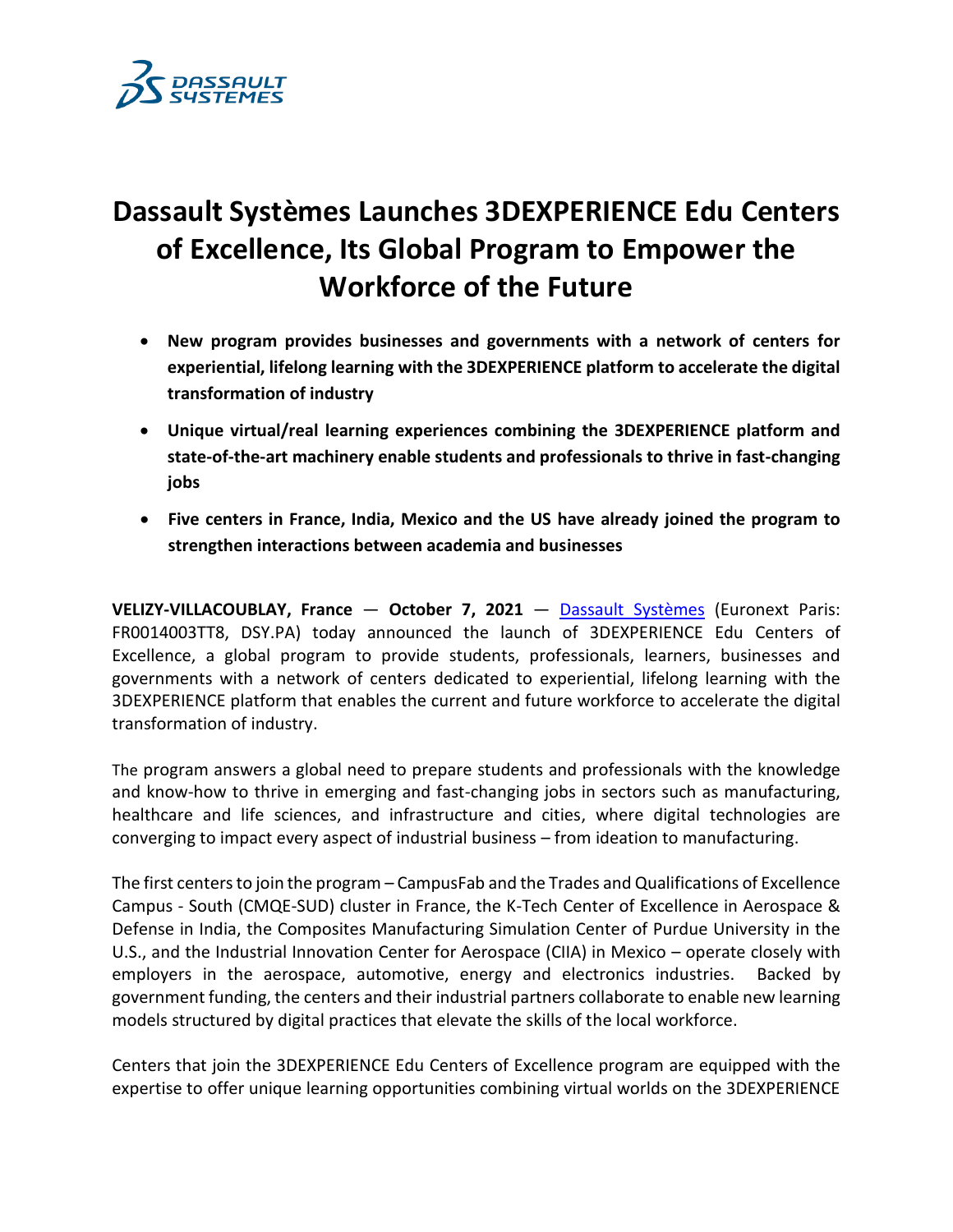platform with state-of-the-art machinery used in the workplace, as well as courses and curricula designed in collaboration with local employers and taught by platform-certified instructors. Students, operators, technicians, engineers and innovators can boost their employability by developing in-demand skills in virtual twin processes, materials science, data-driven manufacturing and other areas, in the context of existing or future job roles.

"Creating learning facilities that continuously adjust to the rapid transformation of industries can only be achieved by combining efforts from government, local employers, academia and technology providers," said Florence Verzelen, Executive Vice President, Industry, Marketing & Sustainability, Dassault Systèmes. "The 3DEXPERIENCE Edu Centers of Excellence program leverages our experience in collaborative learning programs and in the continuous reinvention of industry practices with the 3DEXPERIENCE platform at their core. Through this network of centers, we can strengthen these combined efforts and enable the emergence of new models for businesses, work and education."

## **Social media:**

Share this on Twitter: #3DXEdu Centers of Excellence program launched by @Dassault3DS to empower the workforce of the future, with first five centers in France, the U.S., India & Mexico

Connect with Dassault Systèmes on [Twitter](https://twitter.com/Dassault3DS) [Facebook](https://www.facebook.com/DassaultSystemes) [LinkedIn](https://www.linkedin.com/company/dassaultsystemes) [YouTube](https://www.youtube.com/DassaultSystemes)

## **For more information:**

Dassault Systèmes' 3DEXPERIENCE Edu: <https://edu.3ds.com/en>

Dassault Systèmes' 3DEXPERIENCE platform, 3D design software, 3D Digital Mock Up and Product Lifecycle Management (PLM) solutions: [http://www.3ds.com](http://www.3ds.com/)

###

### **About Dassault Systèmes**

Dassault Systèmes, the 3DEXPERIENCE Company, is a catalyst for human progress. We provide business and people with collaborative 3D virtual environments to imagine sustainable innovations. By creating virtual twin experiences of the real world with our 3DEXPERIENCE platform and applications, our customers push the boundaries of innovation, learning and production. Dassault Systèmes brings value to more than 290,000 customers of all sizes, in all industries, in more than 140 countries. For more information, visit [www.3ds.com](http://www.3ds.com/)

3DEXPERIENCE, the Compass icon, the 3DS logo, CATIA, BIOVIA, GEOVIA, SOLIDWORKS, 3DVIA, ENOVIA, NETVIBES, MEDIDATA, CENTRIC PLM, 3DEXCITE, SIMULIA, DELMIA, and IFWE are commercial trademarks or registered trademarks of Dassault Systèmes, a French "société européenne" (Versailles Commercial Register # B 322 306 440), or its subsidiaries in the United States and/or other countries.

### **Dassault Systèmes Press Contacts**

Corporate / France Arnaud MALHERBE [arnaud.malherbe@3ds.com](mailto:arnaud.malherbe@3ds.com) +33 (0)1 61 62 87 73